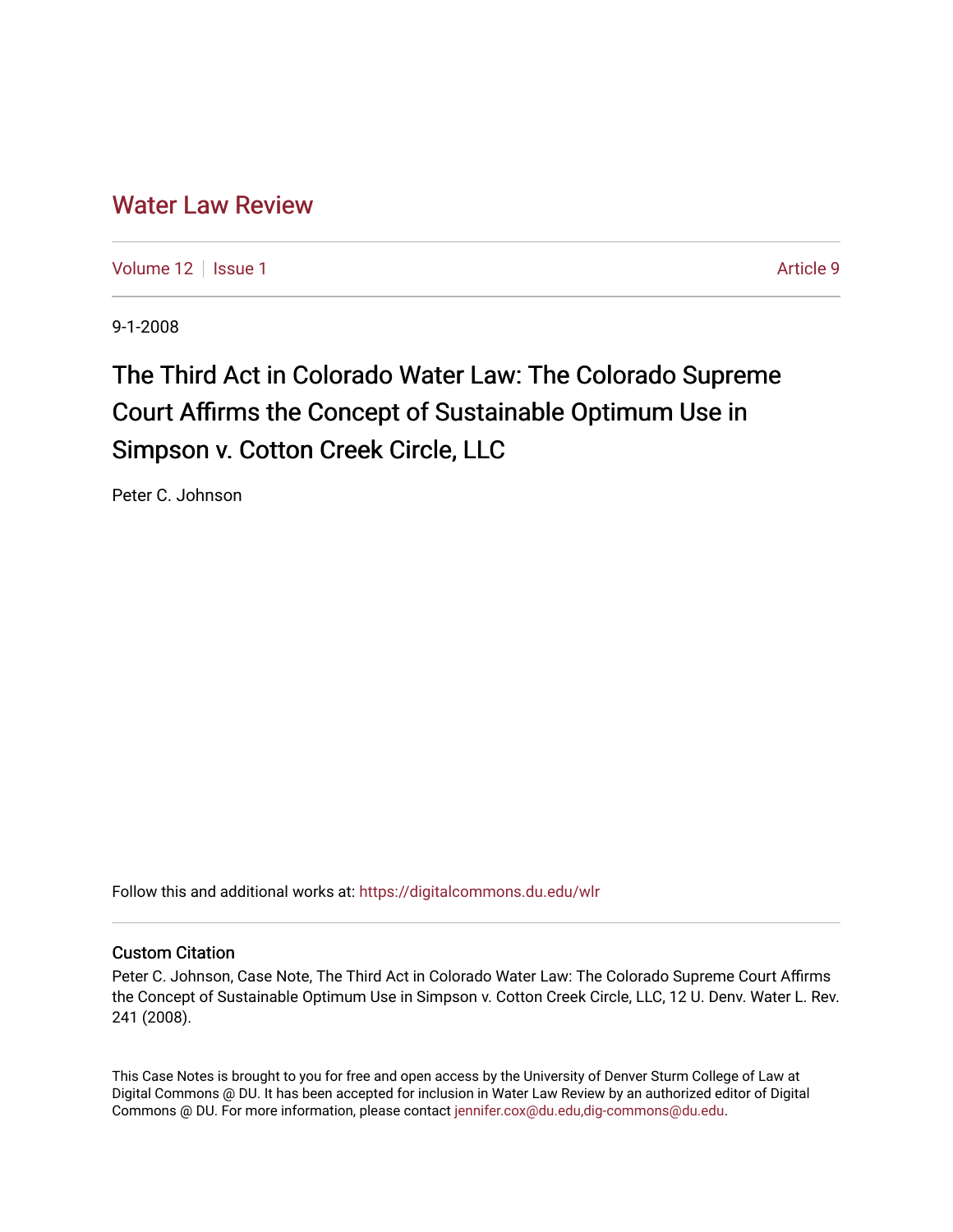# **THE "THIRD ACT" IN COLORADO WATER LAW: THE COLORADO SUPREME COURT AFFIRMS THE CONCEPT OF SUSTAINABLE OPTIMUM USE IN** *SIMPSON V. COTTON CREEK CIRCLES, LLC*

| C. Historical Water Regulation in the San Luis Valley 244     |  |
|---------------------------------------------------------------|--|
| III. LEGISLATIVE AND ADMINISTRATIVE BACKGROUND  246           |  |
| A. Legislation Mandating Rules: House Bill 98-1011 and Senate |  |
|                                                               |  |
|                                                               |  |
|                                                               |  |
|                                                               |  |
|                                                               |  |
|                                                               |  |
|                                                               |  |
|                                                               |  |

# **I.** INTRODUCTION

Throughout the historical development of Colorado water law, a select number of doctrines and principles have reigned supreme. The first principle is the doctrine of prior appropriation found in the Colorado Constitution.' After the Colorado Supreme Court's 1968 decision in *Fellhauer v. People,'* the principle of maximum utilization and the challenges inherent in integrating this principle into a system of vested water rights added another layer of complexity.<sup>3</sup> With the enactment

<sup>1.</sup> COLO. CONST. art. 16, §6.

<sup>2.</sup> *Fellhauer v. People,* 447 P.2d 986 (Colo. 1968).

<sup>3.</sup> *In re Rules Governing New Withdrawals of Ground Water in Water Division No. 3 Affecting the Rate or Direction of Movement of Water in the Confined Aquifer System ("Confined Aquifer New Use Rulesfor Division 3* ), No. 04-CW-24, slip. op. at 5 (Dist. Ct. Colo. Water Div. No. 3, Nov. 9, 2006) [hereinafter *In re Rules], affd sub nom. Simpson v. Cotton Creek Circles, L.L.C.,* 181 P.3d 252 (Colo. 2008).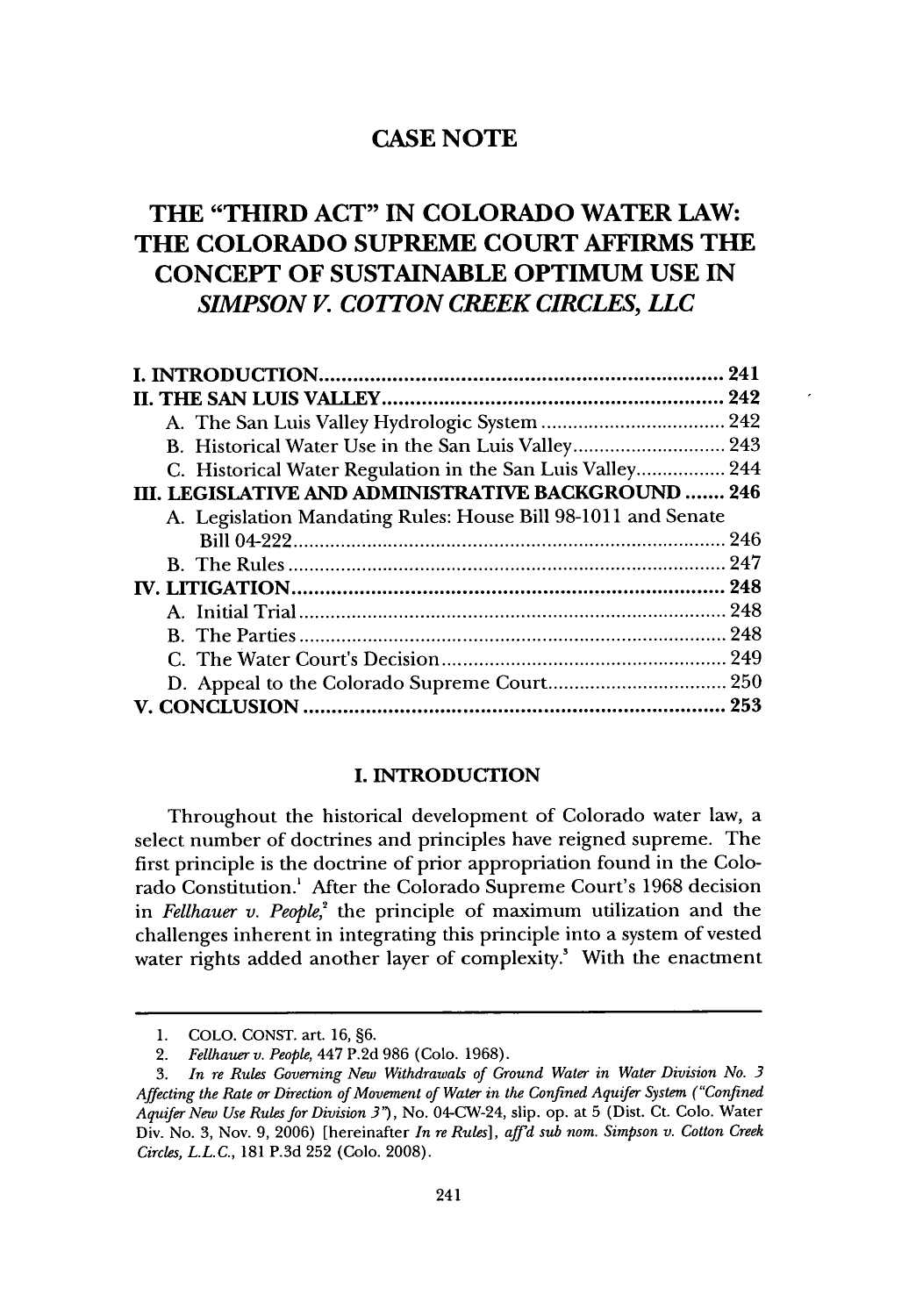of Senate Bill 222 in 2004,' the Colorado Legislature has now developed the doctrine of maximum utilization further, requiring the state engineer to consider the sustainability of optimum or maximum use.<sup>5</sup>

In light of this new principle, and pursuant to the legislative mandates in House Bill 98-1011' and Senate Bill 04-222,' the state engineer promulgated the Rules Applying to Groundwater Withdrawals in the San Luis Valley ("the Rules") on June 30, 2004.<sup>8</sup> When Cotton Creek Circles, LLC challenged the Rules' validity in the Division Three Water Court and subsequently appealed to the Colorado Supreme Court,<sup>9</sup> the Court had its first chance to review both the constitutionality of the legislation's sustainability mandates and the state engineer's specific application of this concept in the Rules.

### **II.** THE **SAN LUIS** VALLEY

#### A. THE SAN LUIS VALLEY HYDROLOGIC SYSTEM

Located between the San Juan and the Sangre de Cristo mountain ranges, the San Luis Valley ("Valley") encompasses Colorado's entire Water Division Three.'" The Valley's highly complex hydrologic and geologic systems are "unique when compared to other river basins within the state."" Though the high-altitude Valley has a short growing season and average annual precipitation of only 7.5 inches, the traditional irrigation practices have sustained a productive agricultural economy. $12$ 

Colorado's obligations under the Rio Grande Compact command substantial surface water flows from the Rio Grande and Conejos rivers,

7. Colo. S.B. 04-222.

<sup>4.</sup> S.B. 04-222, 64th Gen. Assem. (Colo. 2004), ch. 235, 2004 Colo. Sess. Laws 777- 79 (2004). Senate Bill 04-222 added Section 37-92-501(4) (a) through (4) (c), COLO. REv. STAT. (2007), and is still in effect.

<sup>5.</sup> *In re Rules,* No. 04-CW-24, slip. op. at 5; *see also State Eng'r v. Castle Meadows, Inc.,* 856 P.2d 496, 505 (Colo. 1993).

<sup>6.</sup> H.B. 98-1011, 58th Gen. Assem. (Colo. 1998), ch. 231, 1998 Colo. Sess. Laws 852. The Legislature enacted House Bill 98-1011 in 1998, and has since repealed it in part. House Bill 98-1011 added Section 37-90-102(3) (a), CoLo. REV. STAT. (2003) (repealed 2004); it also added Section 37-90-137(12) (a), CoLo. REV. STAT. (2007), subsection  $(12)(b)(1)$  (repealed 2004), and subsection  $(12)(b)(II)$ ; it also added Section 37-92-305(6) (c), COLO. REv. STAT. (2007).

<sup>8.</sup> Order of the Colo. State Eng'r Approving The Rules Governing New Withdrawals of Ground Water in Water Division 3 Affecting the Rate or Direction of Movement of Water in the Confined Aquifer System (2004) [hereinafter "Rules"].

<sup>9.</sup> *In re Rules,* No. 04-CW-24, slip. op., *affd, Simpson,* 181 P.3d 252.

<sup>10.</sup> *Simpson,181* P.3d at 254.

<sup>11.</sup> *In re Rules,* No. 04-CW-24, slip. op. at 4.

<sup>12.</sup> *Alamosa-LaJara Water Protective Ass'n v. Gould,* 674 P.2d 914, 917 (Colo. 1984).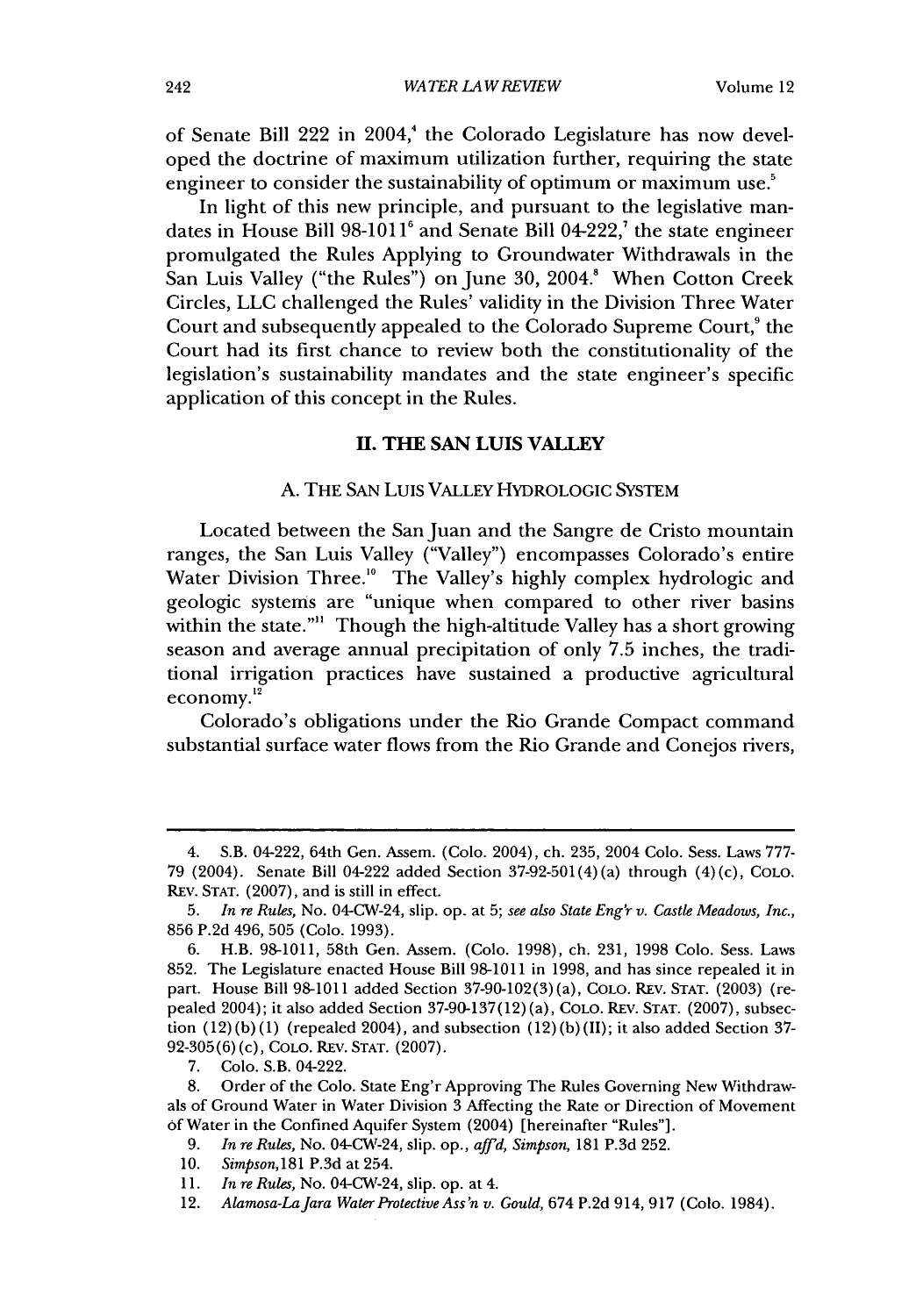the two major rivers in the Valley." In addition to these surface waters, the Valley contains both a confined aquifer and an unconfined aquifer.<sup>14</sup> The unconfined aquifer lies above the confined aquifer, and "relatively impermeable beds of clay and basalt" separate them.'" These impermeable beds are not present around the perimeter of the Valley, so surface flows recharge the confined aquifer system in those areas.<sup>16</sup> The higher elevation of these recharge areas produces artesian pressure in the confined aquifer, "resulting in the free flow of water from some artesian wells and springs at natural breaks in the confining layer."'7 "In some places **...** water from the confined aquifer will leak upward through the confining clay layers into the unconfined aquifer." <sup>18</sup> As a result, there are varying hydrological connections between the unconfined aquifer, the confined aquifer, and the surface streams.<sup>19</sup>

### B. HISTORICAL WATER USE IN THE SAN LuIs VALLEY

Because of the Valley's agricultural history, water has been a vital resource for well over one hundred and fifty years." Water users decreed their uses in the area as early as  $1852<sup>21</sup>$  These water users also rapidly developed the Valley's surface streams for irrigation use during the mid-to-late 1800s, resulting in the over-appropriation of all streams in the Valley by 1900.<sup>22</sup> "High spring runoff and low summer flows in the valley streams, coupled with years of severe drought, resulted in undependable water supplies for irrigation," so water users began to look for new ways to supplement their water supply.<sup>23</sup>

As a result, water users began to rapidly develop the Valley's groundwater. Water users first discovered the confined aquifer in 1887; by 1891 there were approximately 2,000 artesian wells in the Valley.<sup>2</sup> ' By 1958, the number of wells had risen to 7,500." By contrast, users did not significantly develop the unconfined aquifer until the 1930s.<sup>26</sup> The advent of modern technologies such as powerful large-

- *24. Id. at* 28.
- 25. *Id.*
- 26. *Id.*

<sup>13.</sup> *In re Rules,* No. 04-CW-24, slip. op. at 12-13; Rio Grande Compact of 1938, 53 Stat. 785 (1939).

<sup>14.</sup> *Simpson,* 181 P.3d at 255.

<sup>15.</sup> *In re Rules,* No. 04-CW-24, slip. op. at 9 (citing *Alamosa-LaJara,* 674 P.2d at 917-

<sup>18).</sup>

<sup>16.</sup> *Id.*

<sup>17.</sup> *Id.*

<sup>18.</sup> *Id.*

<sup>19.</sup> *Id.* at 12.

<sup>20.</sup> *See id.* at 18-28.

<sup>21.</sup> *Id.* at **18.**

<sup>22.</sup> *Id. at* 19.

<sup>23.</sup> *Id.* at 19 (citing *Alamosa-La Jara Water Protective Ass'n v. Gould,* 674 P.2d 914, 918 (Colo. 1984)).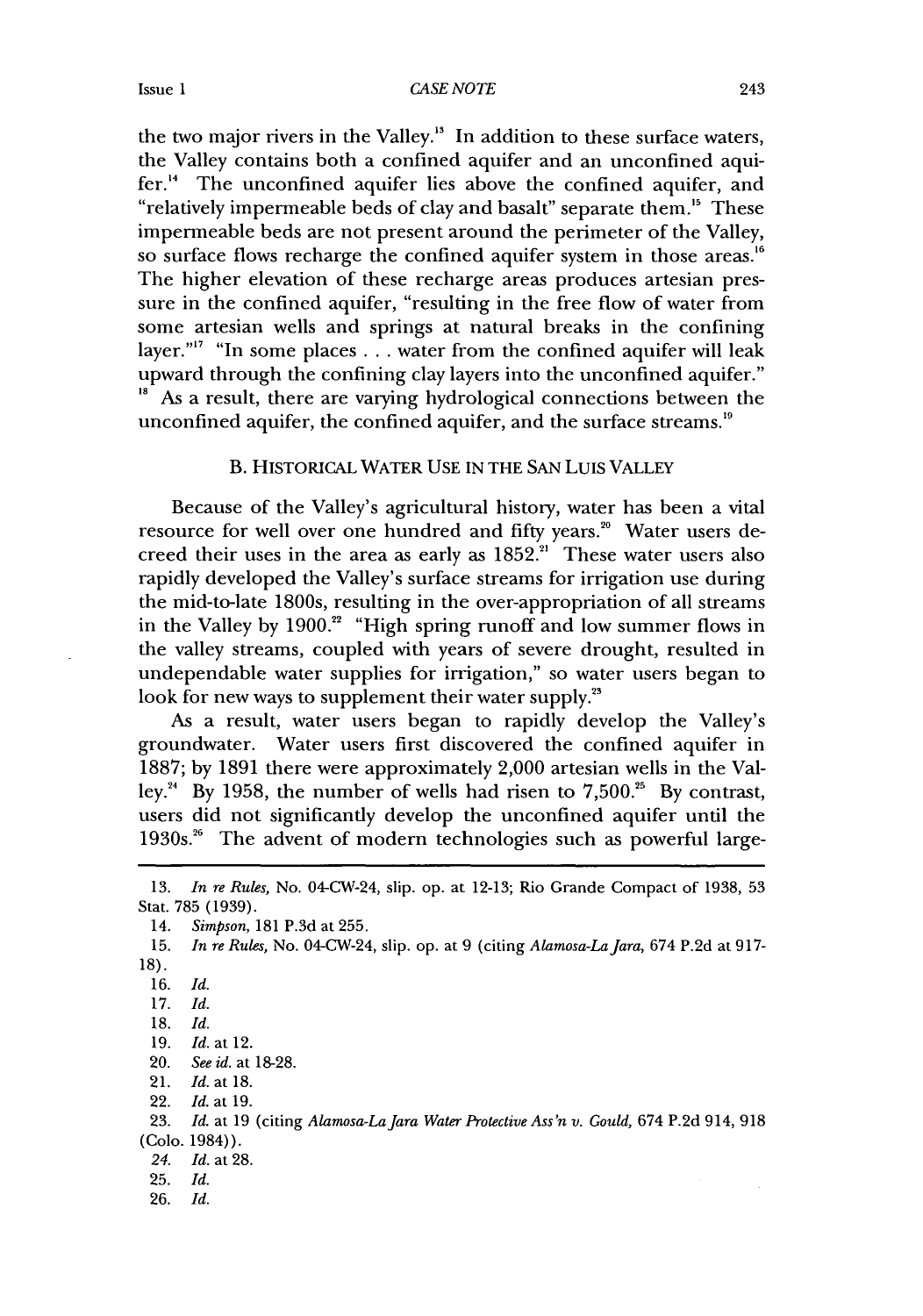capacity pumps and center pivot sprinkler irrigation systems, coupled with the state's increasing curtailments of surface diversions to meet Rio Grande Compact requirements, led to water users increasing use of both the confined and unconfined aquifer.<sup>27</sup> As a result, the level of artesian pressure in the confined aquifer has declined for many years, and "the dramatic effect of the record low snowpack and stream flow in 2002 [] significantly worsened the condition of the confined aquifer."<sup>28</sup>

# C. HISTORICAL WATER REGULATION IN THE SAN LuIS VALLEY

The discrete water supply and irrigation-dependent economy in the Valley has produced much controversy regarding the state engineer's administration of water rights. In 1972, pursuant to the 1969 Water Right Determination and Administration Act,<sup>29</sup> the state engineer imposed a moratorium on well permits for new appropriations from the confined aquifer and from the unconfined aquifer outside of the Closed Basin Division ("Closed Basin").<sup>30</sup> In 1981, the state engineer expanded the moratorium to include well permits for new appropriations from the unconfined aquifer within the Closed Basin, "effectively ending new appropriations of groundwater in the Valley."<sup>31</sup>

The state engineer has strictly administered surface water in the Valley ever since 1966, when Texas and New Mexico sued Colorado in the United States Supreme Court for violations of the Rio Grande Compact.<sup>32</sup> As part of a settlement agreement, the parties stipulated that the litigation "would be stayed if Colorado met its delivery obligation on an annual basis going forward, and used all available administrative and legal powers to assure compliance."" Pursuant to this stipulation, the state engineer has increasingly curtailed diversions from the Rio Grande and Conejos rivers to meet the Rio Grande Compact obligations.<sup>34</sup>

In 1975, the state engineer promulgated rules for administration of the Rio Grande Compact and regulation of groundwater within the Valley.<sup>35</sup> After numerous appeals and remands between the Division

*<sup>27.</sup> Id.* at 23-24.

<sup>28.</sup> *Id.* at 16.

<sup>29.</sup> Water Right Determination and Administration Act of 1969, ch. 373, 1969 Colo. Sess. Laws 1200 (codified at COLO. REv. STAT. §§ 37-92-101 to -602 (1973)).

<sup>30.</sup> *In re Rules,* No. 04-CW-24, slip. op. at 28; San Luis Valley Project, Closed Basin Division, Colorado, Pub. L. No. 92-514, 86 Stat. 964-70 (authorizing the creation of the Closed Basin Division). The Closed Basin Division is located in the northeast portion of the Valley, and is one of two water divisions in the San Luis Valley Project area.

<sup>31.</sup> *Id.*

<sup>32.</sup> *Alamosa-LaJara Protective Ass'n v. Gould,* 674 P.2d 914, 919 (Colo. 1984).

<sup>33.</sup> *Simpson v. Cotton Creek Circles, L.L.C.,* 181 P.3d 252, 256 (Colo. 2008) (citing *Alamosa-LaJara,* 674 P.2d at 919).

<sup>34.</sup> *In re Rules*, No. 04-CW-24, slip. op. at 16.

<sup>35.</sup> *Id.* at 30.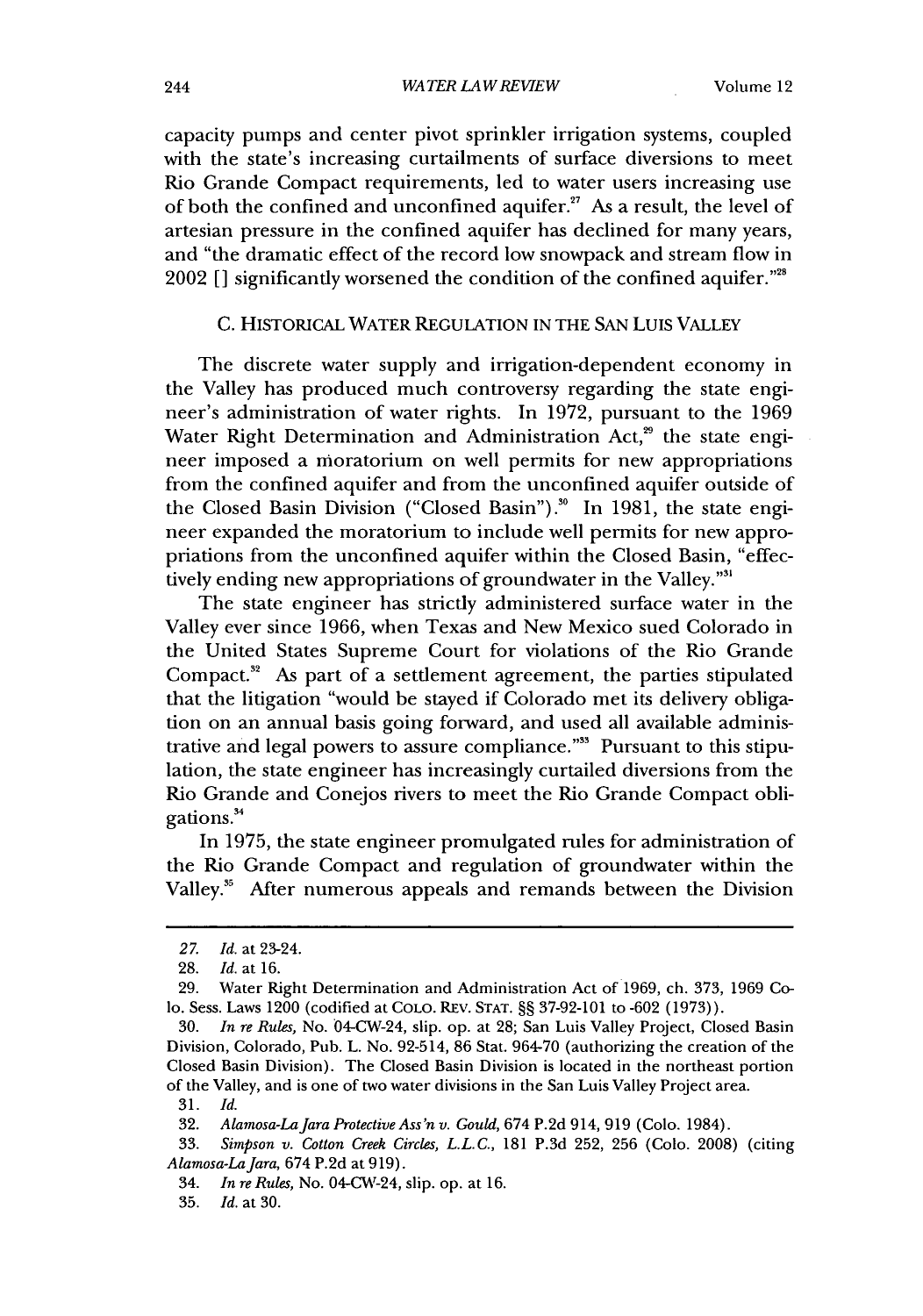Three Water Court and the Colorado Supreme Court, the Colorado Supreme Court eventually remanded the rules back to the state engineer for reconsideration in light of the principles of reasonable means of diversion and maximum utilization.<sup>36</sup>

However, the state engineer did not promulgate new rules regulating existing groundwater use in the Valley.<sup>37</sup> Rather, the state engineer continued to administer wells from both the confined and unconfined aquifer "to ensure that all groundwater users comply with the restrictions of their well permits and/or their groundwater rights' decrees."<sup>38</sup> Additionally, the state engineer and water users took further steps to "address issues relating to the overappropriation of both aquifers, the protection of senior surface rights, and the Rio Grande Compact obligations."<sup>39</sup>

During this same period, the Federal Bureau of Reclamation began the Closed Basin Project to help Colorado fulfill its obligations under the Rio Grande Compact." The Closed Basin Project aimed to salvage shallow groundwater that would otherwise be lost to evaporation or evapotranspiration and deliver the water to the Rio Grande River.<sup>41</sup> In addition to the development of the Closed Basin Project, nearly all of the major water users in the Valley entered into what is known as the "60/40 Agreement."4 The agreement called for water users to provide supplemental water necessary "to allow existing users to maintain their current levels of production and usage without injuring senior users," thereby addressing water users' concerns regarding the impacts of groundwater well production on surface waters within the Valley." However, because the Closed Basin Project has consistently produced less than fifty percent of the expected amount of supplemental water, water users were dissatisfied with the 60/40 Agreement as a solution to groundwater issues in the Valley, and deemed it insufficient "to protect

<sup>36.</sup> *Simpson,* 181 P.3d at 256 (citing *Alamosa-LaJara,* 674 P.2d at 935-36).

<sup>37.</sup> *In re Rules,* No. 04-CW-24, slip. op. at 31.

<sup>38.</sup> *Id.* at 32.

<sup>39.</sup> *Simpson,* 181 P.3d at 256.

<sup>40.</sup> *See Closed Basin Landowners Ass'n v. Rio Grande Water Conservation Dist.,* 734 P.2d 627 (Colo. 1987) (discussing the Closed Basin Project); 53 Stat. 785 (1939); *see also* COLO. REV. STAT. § 37-66-101 (2005).

<sup>41.</sup> *In re Rules,* No. 04-CW-24, slip. op. at 32.

<sup>42.</sup> *Simpson,* 181 P.3d at 256-57 (citing the Resolution Regarding the Allocation of the Yield of the Closed Basin Project (the "60/40 Agreement") (Feb. 19, 1985); *see also supra* text accompanying note 30. The agreement is known as the 60/40 Agreement because sixty percent of the usable yield from the Closed Basin Project was to go into the Rio Grande River, and forty percent of the usable yield was to go into the Conejos River.

<sup>43.</sup> *Simpson,* 181 P.3d at 256-57.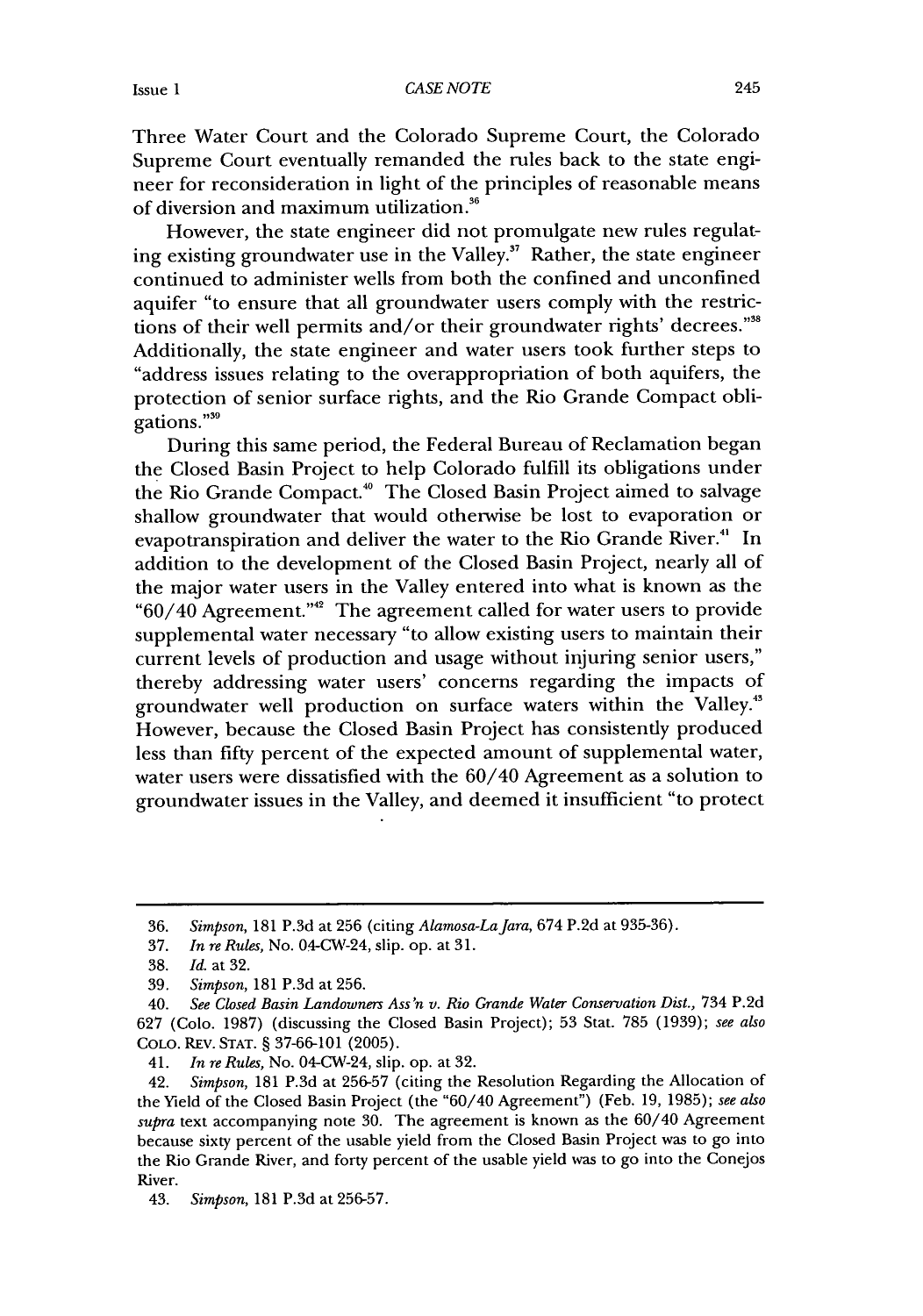senior vested water rights from injury caused by groundwater pump $ine.$ <sup> $44$ </sup>

# **Ill. LEGISLATIVE AND ADMINISTRATIVE BACKGROUND**

# **A. LEGISLATION MANDATING RULES: HOUSE** BILL **98-1011 AND SENATE** BILL 04-222

In light of the water users' dissatisfaction with the administration of water within the San Luis Valley, and the need to increasingly curtail diversions and well pumping to meet Colorado's obligations under the Rio Grande Compact, the General Assembly mandated that the state engineer promulgate new rules governing water use in the Valley.<sup>45</sup> The General Assembly mandated these rules in different bills.

The first mandate came in House Bill **98-1011** ("HB 98-1011").46 HB **98-1011** recognized the need for more comprehensive information regarding the hydrologic relationship between the confined aquifer and the surface streams within Water Division Three.<sup>47</sup> The Bill stated that the state engineer should promulgate new rules that were "based upon specific study of the confined aquifer system."<sup>48</sup> Despite insufficient knowledge of the aquifer system, the Bill provided that "new withdrawals of groundwater from the aquifer system in Division Three could materially injure vested water rights."<sup>49</sup> The Bill also required "a plan for augmentation for any application in Water Division 3 that involves new withdrawals of groundwater that will affect the rate or direction of movement of water in the Confined Aquifer System."<sup>50</sup> Any such augmentation plan must "recognize that unappropriated water is not made available and injury is not prevented as a result of the reduction of water consumption by nonirrigated native vegetation.""

Following HB 98-1011's mandate for a specific study of the confined aquifer system, the state engineer and the Colorado Water Conservation Board undertook the Rio Grande Decision Support System study (the "RGDSS Study"), a comprehensive analysis of the San Luis

<sup>44.</sup> *In re Rules,* No. 04-CW-24, slip. op. at 33. The Colorado state legislature heard the water users' remarks during the hearings for Senate Bill 04-222. *See also Simpson,* **181** P.3d 257 n.6.

<sup>45.</sup> *See generally Simpson,* 181 P.3d at 257.

<sup>46.</sup> H.B. **98-1011,** 58th Gen. Assem. (Colo. 1998), ch. 231, 1998 Colo. Sess. Laws 852.

<sup>47.</sup> *In re Rules, No. 04-CW-24, slip. op. at 40 (citing COLO. REV. STAT. § 37-90-*102(3) (a) (2005)).

<sup>48.</sup> *Simpson,* 181 P.3d at 257 (citing COLO. REV. STAT. § 37-90-137(12)(b)(I) (2003) (repealed 2004)).

<sup>49.</sup> *Id.* at 257 (citing COLO. REV. STAT. **§** 37-90-102(3) (a) (2003) (repealed 2004)).

<sup>50.</sup> *In re Rules, No.* 04-CW-24, slip. op. at 40 (discussing HB 98-1011).

<sup>51.</sup> *Id.* (quoting COLO. REV. STAT. § 37-90-305(6) (c) (2005)).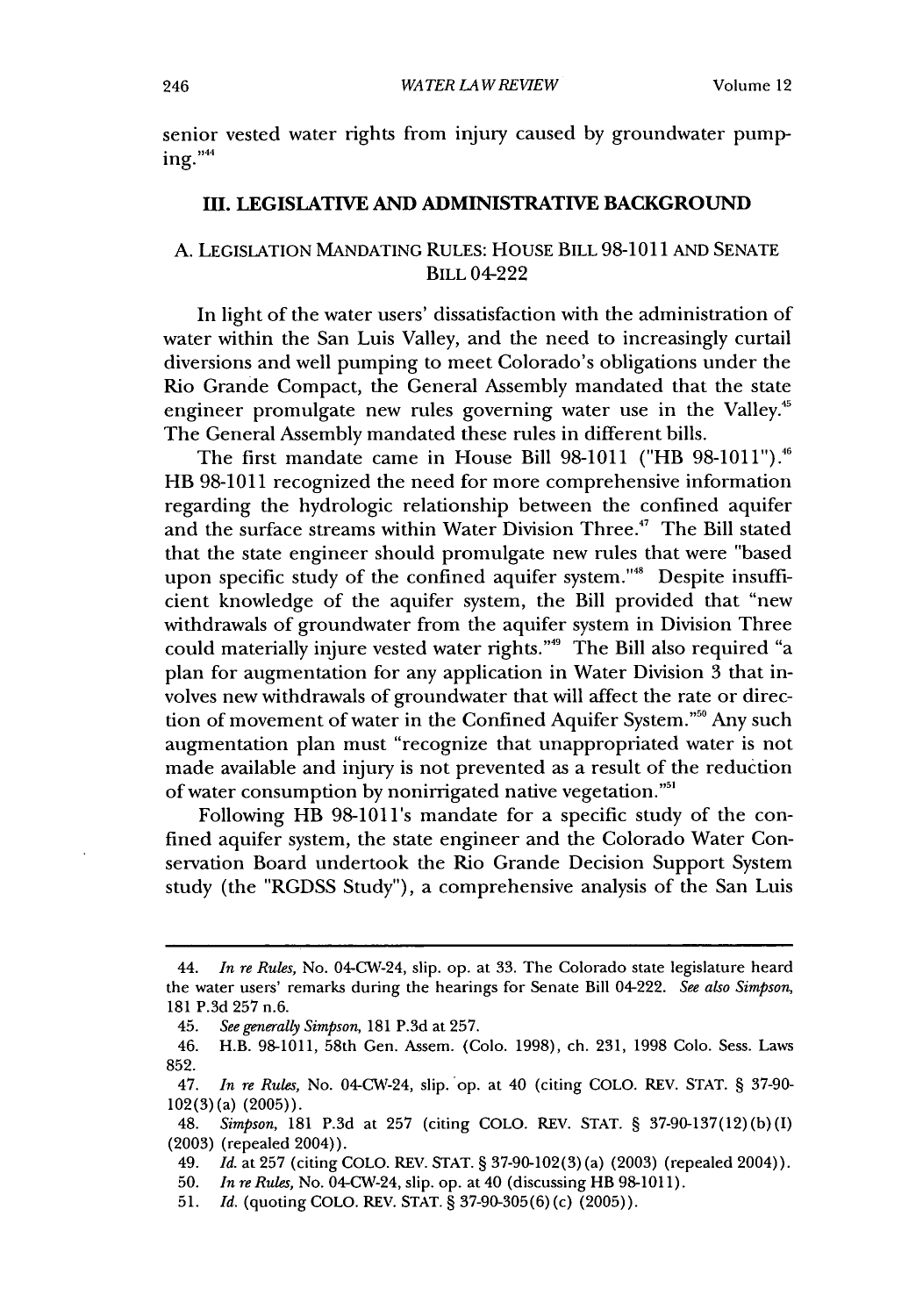Valley's geology and hydrology.<sup>52</sup> The state engineer and the Colorado Water Conservation Board performed the RGDSS study from 1998 to 2004, expending some five million dollars in state funds." In the course of this study, the state engineer developed a computerized groundwater model ("the RGDSS Model") "to simulate, among other things, the flow of groundwater in the confined aquifer."<sup>54</sup>

The second legislative mandate came in 2004, when the General Assembly enacted Senate Bill 04-222 ("SB 04-222")." SB 04-222 required the state engineer to consider the sustainability of the underground water supply, based largely on maintaining the traditional range of artesian pressure levels in the aquifer systems in the Valley.<sup>56</sup> SB 04-222 also required the state engineer to recognize that the reduction of water consumption by phreatophytes is not a valid method of creating "new" water, whether that water is to be used "as a source of replacement water for new water uses or to replace existing depletions, or as a means to prevent injury from new water uses.""

#### B. THE RULES

Pursuant to the legislative mandates of both HB 98-1011 and SB 04- 222, and based on the results of the RGDSS Study, the state engineer promulgated and adopted the Rules in 2004.<sup>58</sup> The Rules applies to any new withdrawals from the confined aquifer in Division Three that affect the rate or direction of movement of water in that aquifer system.<sup>59</sup> The state engineer uses the RGDSS Model to determine if a new withdrawal will affect the rate or direction of movement of water.<sup>60</sup> In accordance with general water law principles, Rule 6 requires that any new withdrawal of water from the confined aquifer "must prevent in-

<sup>52.</sup> *Simpson,* 181 P.3d at 257 (citing COLO. REV. STAT. § 37-90-137(12) (b) (I) (repealed 2004)); *see also In re Rules,* No. 04-CW-24, slip. op. at 41.

<sup>53.</sup> *In re Rules,* No. 04-CW-24, slip. op. at 41.

<sup>54.</sup> *Simpson,* 181 P.3d at 257.

<sup>55.</sup> S.B. 04-222, 64th Gen. Assem. (Colo. 2004), ch. 235, 2004 Colo. Sess. Laws 777- 79 (2004), *discussed in Simpson*, 181 P.3d at 258; *see also In re Rules*, No. 04-CW-24, slip. op. at 41. In its opinion, the trial court stated:

*<sup>&</sup>quot;If Fellhauer v. People,* 167 Colo. 320, 447 P.2d 986 (1968) opened the curtain on 'the new drama of *maximum utilization* and how constitutionally that doctrine can be integrated into the law of *vested rights,'* the 1969 Water Right Determination and Administration Act would represent the 'second act' of administration and creative augmentation. SB 04-222 begins the 'third act' with a guiding principle that an optimum or maximum use must be sustainable." *In re Rules,* No. 04-CW-24, slip. op. at 5 (citation omitted).

<sup>56.</sup> *Simpson,* 181 P.3d at 258 (discussing SB 04-222).

<sup>57.</sup> COLO. REV. STAT. § 37-92-501(4) (b) (III) (2005).

<sup>58.</sup> *In re Rules,* No. 04-CW-24, slip. op. at 1 (discussing the Rules); *see also supra* text accompanying note 8.

<sup>59.</sup> *Simpson,* 181 P.3d at 258.

<sup>60.</sup> *Id.* (citing Rule 6.A.1).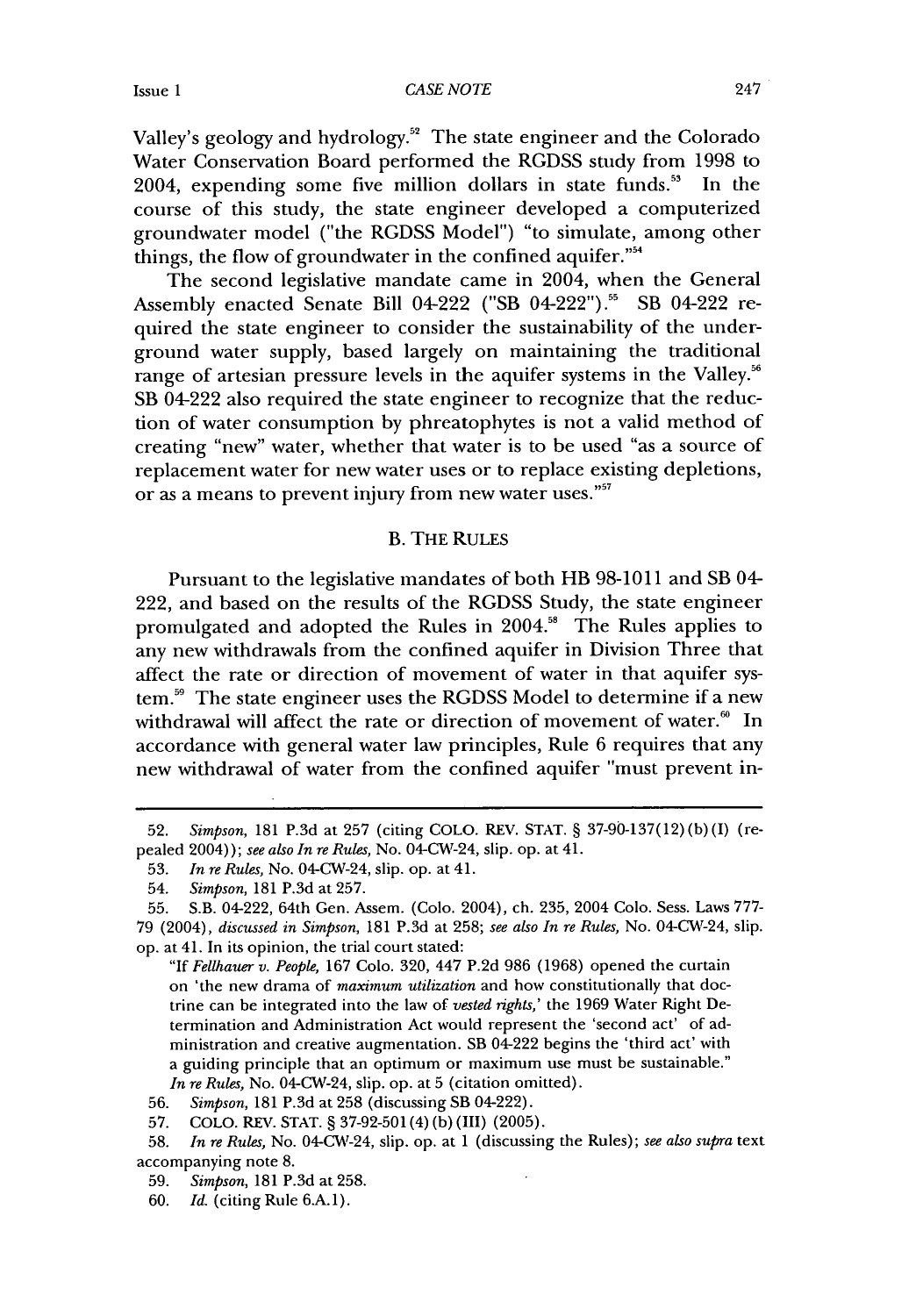jury to the vested water rights of others that would be caused by the new withdrawal."<sup>61</sup>

Some of the Rules' requirements are particularly relevant to the *Simpson* case. First, Rule 6.B.2 requires an applicant to make a one-forone replacement of the proposed new withdrawal in order to prevent injury to vested rights.<sup>62</sup> However, this provision also gives applicants the opportunity to show that "recharge or injection of water into the confined aquifer system can prevent injury to the vested water rights of others."<sup>33</sup> Second, the Rules provide that any new withdrawals "shall not be allowed to cause fluctuations in artesian pressures in the Confined Aquifer to fall outside of the ranges that occurred" between 1978 and 2000, and average artesian pressure levels must remain similar to those that occurred during the same time period.<sup>64</sup> Third, the Rules state that any nonirrigated native vegetation water usage reductions do not make available unappropriated water or prevent injury to vested water rights, and water users may not use this water to offset new withdrawal depletions.<sup>65</sup>

#### **IV. LITIGATION**

#### A. INITIAL TRIAL

Cotton Creek Circles, LLC, the San Luis Valley Water Co., and the Colorado Association of Home Builders (jointly, "opposition"), filed statements of opposition to the Rules in the Division Three Water Court ("water court").<sup>66</sup> After a twenty-six-day trial from January until March of 2006, the water court issued a lengthy opinion denying the opposition's protests and affirming the validity of the Rules "in what may well be the most comprehensive decision ever issued by a Colorado water court."<sup>67</sup>

#### B. THE PARTIES

The proponents of the Rules were the state engineer, the Rio Grande Water Conservation District, the Rio Grande Water Users Association, and the Conejos Water Conservancy District.<sup>68</sup> The primary party of opposition to the Rules was Gary Boyce, the owner of Cotton

<sup>61.</sup> *Id.* (citing Rule 6.B).

<sup>62.</sup> *Id.* (citing Rule 6.B.2).

<sup>63.</sup> *Id.* (citing Rule 6.B.2).

<sup>64.</sup> *Id.* at 258-59 (citing Rule 6.B.4).

<sup>65.</sup> *Id.* (citing Rule 6.B.7).

<sup>66.</sup> *In re Rules,* No. 04-CW-24, slip. op. at 1-2 (Dist. Ct. Colo. Water Div. No. 3, Nov. 9, 2006).

<sup>67.</sup> *Simpson,* 181 P.3d at 259.

<sup>68.</sup> *In re Rules,* No. 04-CW-24, slip. op. at 2.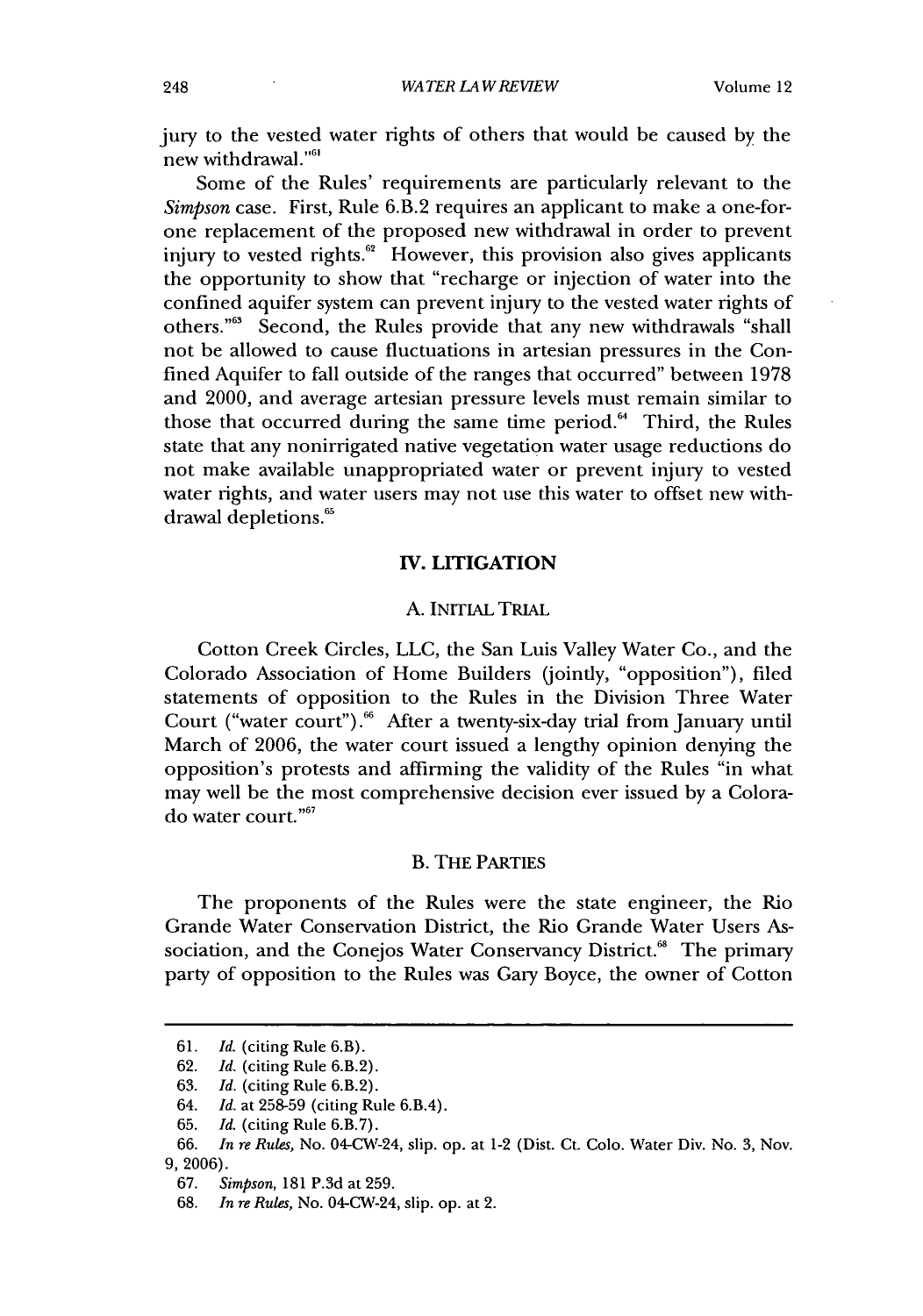Creek Circles, LLC and the San Luis Valley Water Co.<sup>89</sup> Cotton Creek Circles is a 4,700-acre cattle ranch in the northeastern San Luis Valley. The name Cotton Creek Circles comes from the ranch's several center pivot irrigation systems, and Cotton Creek, which flows westward onto the property from the Sangre de Cristo mountain range.<sup> $n$ </sup> The ranch's decreed surface water rights can control the entire flow of Cotton Creek, and nine decreed wells that draw water from the confined aquifer supplement the ranch's water supply. **All** of these water rights existed before the promulgation of the Rules, which means they are exempt from the Rules. However, Cotton Creek Circles claimed at trial that it might be interested in water development opportunities in the future - projects that would likely require new withdrawals from the aquifer system. $72$ 

# C. THE WATER COURT'S DECISION

During pretrial conference, the opposition stipulated to the withdrawal of many of its objections to the Rules.<sup>73</sup> On its remaining claims, the opposition argued that the Rules violated both the Colorado Constitution and the state engineer's statutory authority.74 The opposition also claimed that the state engineer's failure to adequately regulate existing wells was a "key component in the overappropriation of water in the aquifers and invalidates the assumptions of the RGDSS [Model]."<sup>75</sup>

Based on several key findings, the water court upheld the validity of the Rules and denied the opposition's various challenges. First, the water court found that the hydrology and geology of the Valley are highly complex, and that all available water in the Valley is overappropriated, including its surface streams, the confined aquifer, and the unconfined aquifer.<sup>76</sup> Second, the water court found the current rate of withdrawal from the aquifers exceeds the recharge rate, resulting in

74. *Simpson v. Cotton Creek Circles, L.L.C.,* 181 P.3d 252, 259 (Colo. 2008).

76. *Id.* at 4.

<sup>69.</sup> Maria E. Hohn, Note, *Federal "Non-Reserved" Water Rights: The Great Sand Dunes National Park Application for Absolute Groundwater Rights,* 10 U. **DENV.** WATER L. REv. 427, 429 (2007).

<sup>70.</sup> Allen Hale, Hale-Friesen, LLP, Oral Argument before the Colorado Supreme Court (December 4, 2007), *available at*

http://www.courts.state.co.us/Courts/Supreme\_Court/Oral\_Arguments/Index.cfm/y ear/2007 (follow "Dec 07" tab, then follow "07SA42" hyperlink).

<sup>71.</sup> *Id.*

<sup>72.</sup> *Id.*

<sup>73.</sup> *In re Rules,* No. 04-CW-24, slip. op. at 2.

<sup>75.</sup> *In re Rules,* No. 04-CW-24, slip. op. at 18.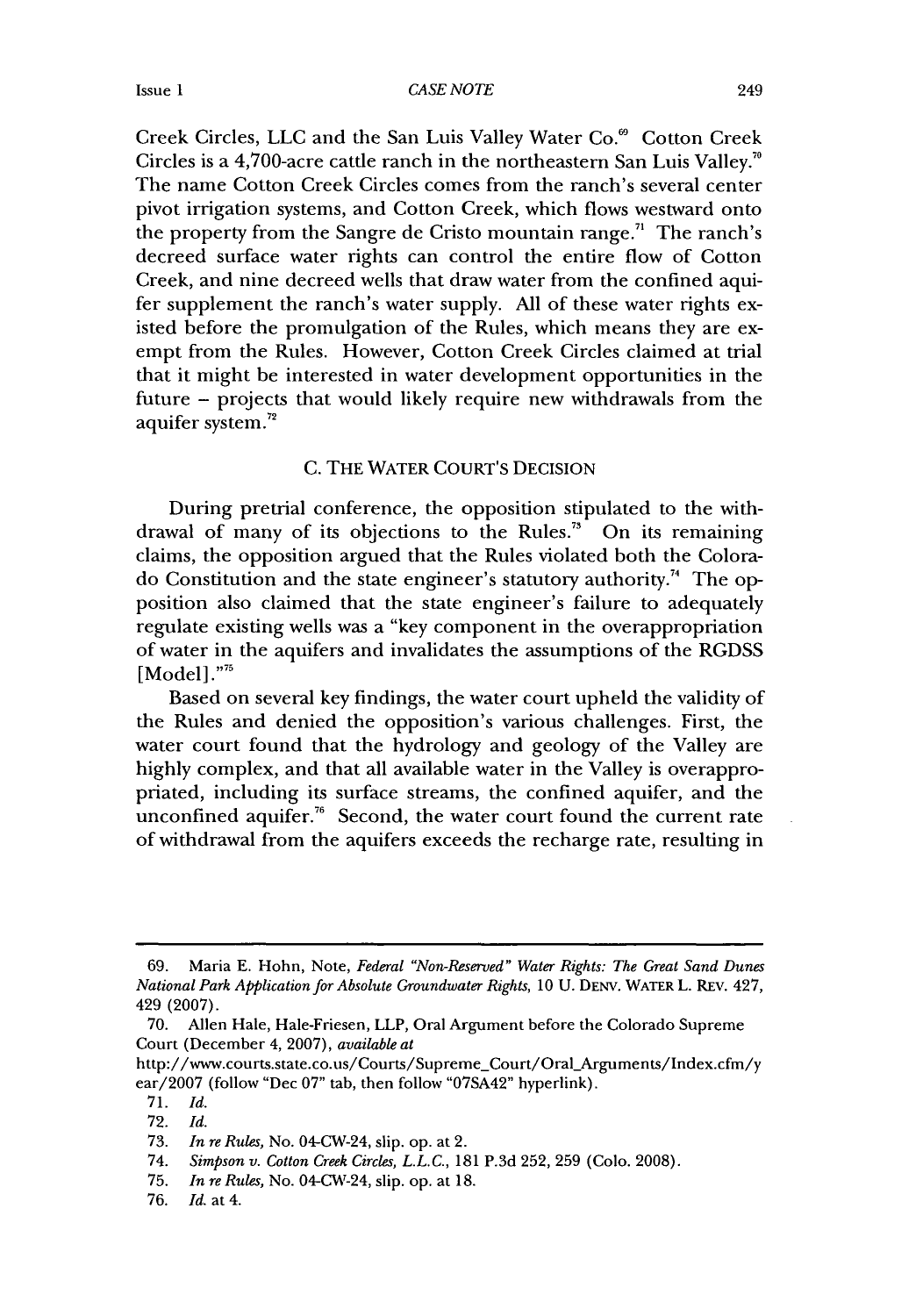groundwater mining." Thus, any new withdrawals would exacerbate an already dire situation.<sup>78</sup>

Next, the water court found that the Rules' requirements for replacement water, including a one-for-one replacement in most situations, were "necessary to prevent injury to senior water rights, to comply with standards and principles in *section 37-92-501(4)* (including the maintenance of a sustainable water supply), and to avoid interfering with Colorado's ability to meet its Rio Grande Compact obligations."<sup>59</sup> Lastly, the water court found the RGDSS Model to be "reasonably accurate and reliable, and sufficient for its intended uses under the rules."8 In fact, the water court even commended the wisdom of the General Assembly in mandating the requirement of decision support systems such as the RGDSS, calling the RGDSS an "enormous step forward in understanding the hydrogeology of the Rio Grande Basin."<sup>81</sup>

Based on these findings, the water court reached several legal conclusions. First, the water court upheld the provisions of SB 04-222, which mandate sustainability of the aquifers and provide for a baseline period to measure artesian pressure as a means of evaluating sustainability. ${}^{82}$  The court further concluded that the evidence presented at trial supported the legislative mandate regarding phreatophyte water consumption as a source of additional water and that this mandate was within the authority of the General Assembly.<sup>83</sup> Second, the water court held that the Rules complied with state statutory requirements, and that neither the Rules, nor the provisions of HB 98-1011 or SB 04- 222, violated the Colorado or United States Constitutions." Based on these legal conclusions, the water court found that the opponents had not met their requisite burden of proof to demonstrate that the water court should disapprove the Rules.<sup>85</sup> Thus, the water court approved the Rules.<sup>86</sup> The opposition then appealed to the Colorado Supreme Court.

#### D. APPEAL TO THE COLORADO SUPREME COURT

On appeal to the Colorado Supreme Court, the opposition renewed several of its challenges to both the Rules and the underlying statutes. The opposition argued that the Rules, HB 98-1011, and SB

<sup>77.</sup> *Simpson,* 181 P.3d at 259 (citing *In re Rules,* No. 04-CW-24, slip. op. at 4 (internal citations omitted)).

**<sup>78.</sup>** *Id.*

<sup>79.</sup> *Id.* at 259 (citing COLO. REv. **STAT.** § 37-92-501(4) (2005)).

<sup>80.</sup> *Id.* (citing *In re Rules,* No. 04-CW-24, slip. op. at 5).

<sup>81.</sup> *In re Rules,* No. 04-CW-24, slip. op. at 4.

<sup>82.</sup> *Simpson,* 181 P.3d at 259 (citing *In re Rules,* No. 04-CW-24, slip. op. at 5).

<sup>83.</sup> *In re Rules,* No. 04-CW-24, slip. op. at 5.

<sup>84.</sup> *Simpson,* 181 P.3d at 259-60.

<sup>85.</sup> *Id.* at 260.

<sup>86.</sup> *Id.*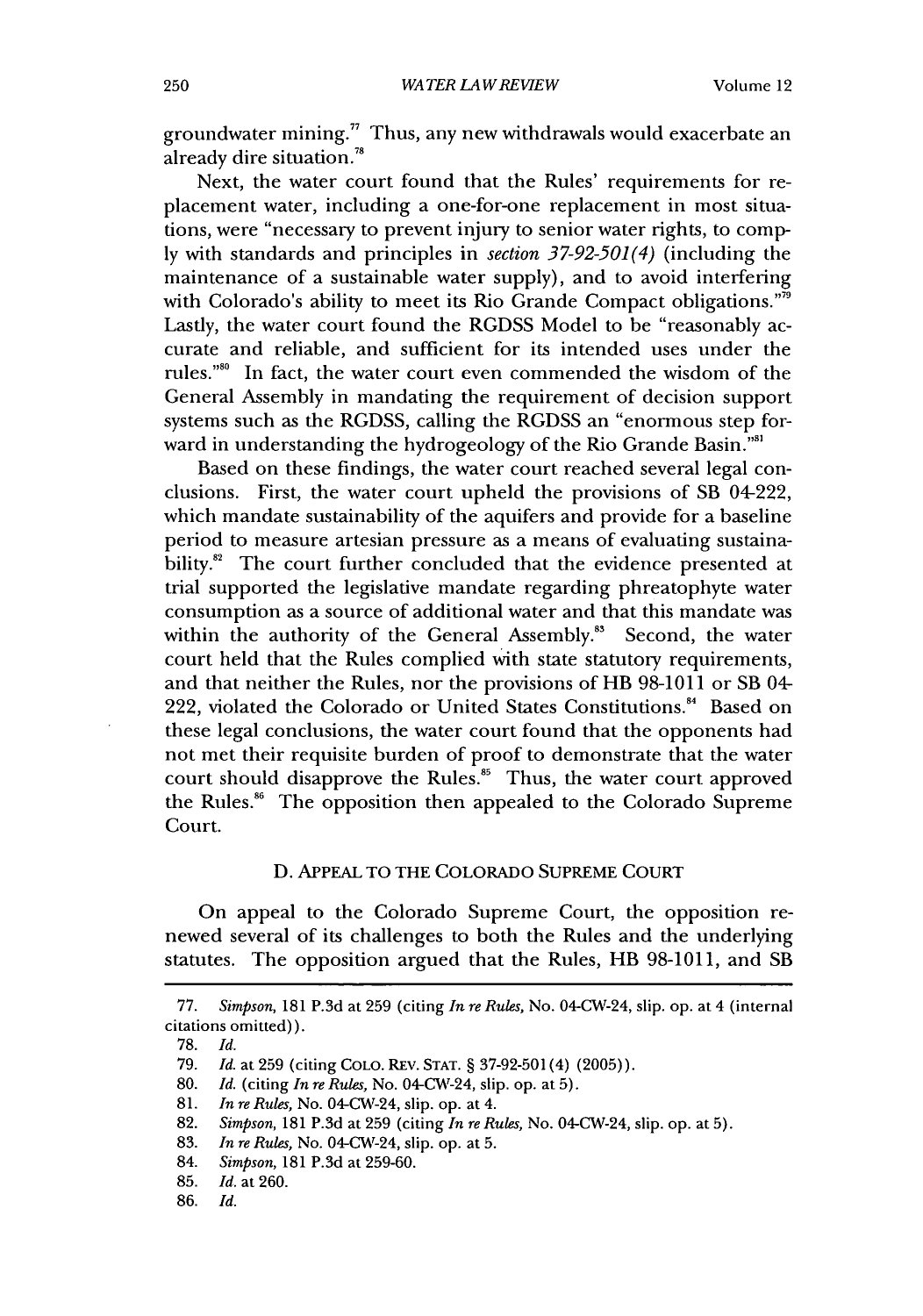04-222 violated the Colorado Constitution by denying the right to appropriate.<sup>87</sup> Specifically, the opposition claimed that the Rules' artesian pressure provision, one-for-one replacement provision, and nonirrigated native vegetation provision denied the right to appropriate water, and thus were unconstitutional and contrary to established Colorado water law.'

The court first addressed the opposition's argument that the artesian pressure provisions in the Rules and SB 04-222 violated the Colorado Constitution by denying the right to appropriate, thus "locking up unappropriated water."<sup>99</sup> The court rejected this argument on two grounds. First, the court found that the constitutional right to appropriate only applies in situations where there is unappropriated water available for appropriation." Because there was no unappropriated water in either the confined or the unconfined aquifers, limiting new groundwater withdrawals did not deny the constitutional right to appropriate.<sup>91</sup> Second, the court found that several rational bases justify the Rules' artesian pressure provision, including the protection of vested water rights, maintenance of a sustainable water supply in the confined aquifer, and prevention of groundwater use interfering with Colorado's ability to fulfill its obligations under the Rio Grande Compact.<sup>92</sup> Thus, the court upheld the artesian pressure provisions of the Rules and SB 04-222.<sup>93</sup>

Similarly, the opposition argued that the Rules' replacement provision, which essentially requires a one-for-one replacement for new withdrawals from the confined aquifer, also denied the constitutional right to appropriate water." The court rejected this argument on the same basis as the opposition's first argument, reasoning that because the constitutional right to appropriate only applies to unappropriated water, requiring one-for-one replacements in an overappropriated system does not deny the constitutional right to appropriate.<sup>95</sup>

The court then analyzed the opposition's claim that the Rules' and HB 1011's provisions regarding the reduction of water use by phreatophytes "radically altered Colorado water law."<sup>96</sup> The court found that several rational bases justified these provisions, including public policy and environmental considerations such as balancing "the potential

91. *Id.*

93. *Id.*

96. *Id.* at 252 (quoting Opening Brief for Opposer-Appellant at 51, *Simpson v. Cotton Creek Circles, L.L.C., No.* 04-CW-24 (Colo. June 25, 2007)).

<sup>87.</sup> *Id.* at 261-62.

<sup>88.</sup> *Id.*

<sup>89.</sup> *Id.*

<sup>90.</sup> *Id.*

<sup>92.</sup> *Id.* at 261-62.

<sup>94.</sup> *Id.* (discussing Rule 6.B.2).

<sup>95.</sup> *Id.* at 262.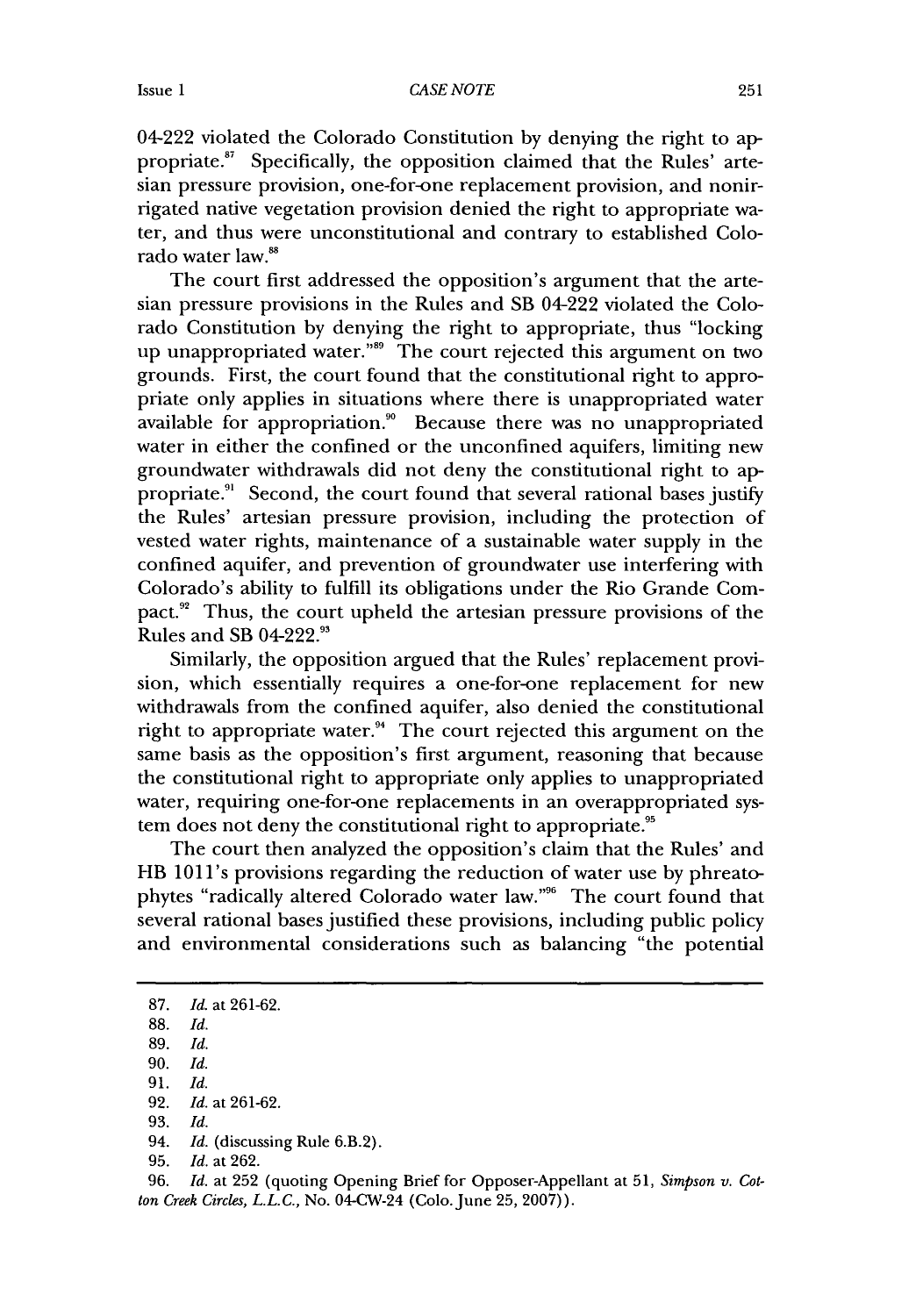environmental consequences of encouraging eradication of phreatophytes against the potential benefits of salvaging water.""

The opposition also argued that the Rules created an irrebuttable presumption of injury in the instance of every new withdrawal from the confined aquifer, and "eliminate[d] any possibility of showing that a particular diversion will not in fact cause injury to vested water rights."98 Though the Colorado Supreme Court previously held in *Alamosa La-Jara Water Protective Ass'n v. Gould* that a general aquifer-wide presumption of injury was permissible, it upheld the rules at issue in that case because they preserved the right of individuals to rebut this presumption.<sup>99</sup> In rejecting the opposition's argument, the court noted that the state engineer based the Rules on a factual finding that a new withdrawal from the confined aquifer would cause injury unless the water user properly augmented the withdrawal.<sup>100</sup> Further, the court found that the Rules preserved the individual right to rebut the presumption of injury, as in *Alamosa La-Jara*,<sup>101</sup> by providing an opportunity to rebut the presumptions of the RGDSS Model regarding the effect of a new withdrawal on artesian pressure.<sup>102</sup>

The court next analyzed the opposition's arguments regarding the failure of the state engineer to adequately regulate existing water users. The opposition first claimed that "by failing to regulate existing wells, the state engineer [was] abdicating his responsibility."'03 The court roundly rejected this argument, noting that the state engineer enjoys wide discretion in regulating the use of groundwater, and that "nothing in the rules precludes further regulation of existing wells."<sup>104</sup>

Lastly, the opposition argued that two of the Rules' distinctions violated the Equal Protection clause of both the Colorado Constitution and the United States Constitution.<sup>105</sup> First, the opposition argued that the Rules violated Equal Protection by regulating potential future water users, but not existing water users.<sup>166</sup> Second, the opposition argued that the Rules also violated Equal Protection by regulating withdrawals from the confined aquifer, but not the unconfined aquifer.<sup>107</sup> The court found that rational bases supported both distinctions.<sup>108</sup> The different physical characteristics of the two aquifers rationally supported

106. *Id. at* 263.

108. *Id.* at 264.

<sup>97.</sup> *Simpson,* 181 P.3d at 262.

<sup>98.</sup> Id. at 263.

<sup>99.</sup> *Id.* at 262 (citing *Alamosa-La Jara Water Protective Ass'n v. Gould,* 674 P.2d 914, 931 (Colo. 1984)).

<sup>100.</sup> *Id.* at 263.

<sup>101.</sup> *Alamosa-LaJara,* 674 P.2d at 931.

<sup>102.</sup> *Simpson,* 181 P.3d at 263.

<sup>103.</sup> Id. at 263.

<sup>104.</sup> *Id.*

<sup>105.</sup> *Id.* at 263-64.

<sup>107.</sup> *Id.*